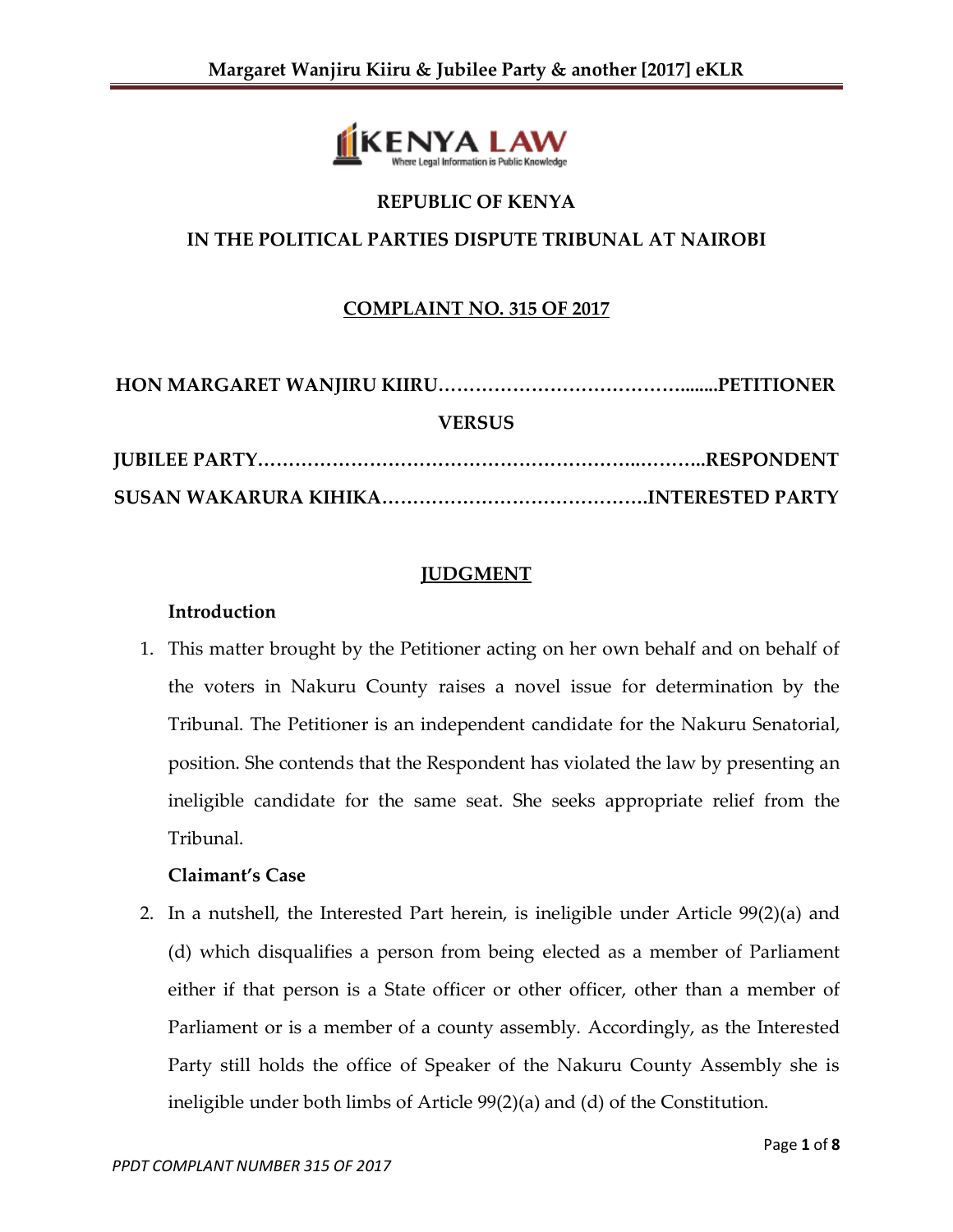- 3. The complainant contends that it would be a waste of public funds for the Respondent to present the name of the Interested Party for elections when she is clearly ineligible.
- 4. The complainant further contends that the right of the people of Nakuru to elect a candidate of their choice is threatened with violation if the Interested Party's name is presented as a candidate as she is disqualified.

## **Respondent's Case**

- 5. The Respondents through an affidavit sworn by Mary Karen Kigen Sorobit on 7<sup>th</sup> June, 2017 contends that the petition is without merit, scandalous, vexatious and an abuse of court process. She further asserts that the petitioner's interpretation of Article 99(2)(a) and (d) is erroneous. It is submitted that section 43(6) of the Elections Act, 2011 exempts the Interested Party from the constitutional mandatory requirement to resign before the date of the election.
- 6. The Tribunal was urged to dismiss the complaint for being abuse of process **Interested Party's Case**
- 7. The Interested Party objected to this Tribunal's jurisdiction, but the issue was dispensed of through the Tribunal's ruling of 9<sup>th</sup> June, 2017. The Interested Party contended that the petitioner had used the terms "election" and "nomination" interchangeably, while Article 99(2)(a) and (d) disqualified one from "election" as opposed to participation in the nomination process. As the Interested Party had not been "elected", but had only been "nominated" for the position of Senator, Nakuru County, the provisions of Article 99(2) and (b) did not apply to her.
- 8. While admitting that the Interested Party is the current speaker of Nakuru County Assembly, she had been elected for a term of five years expiring at the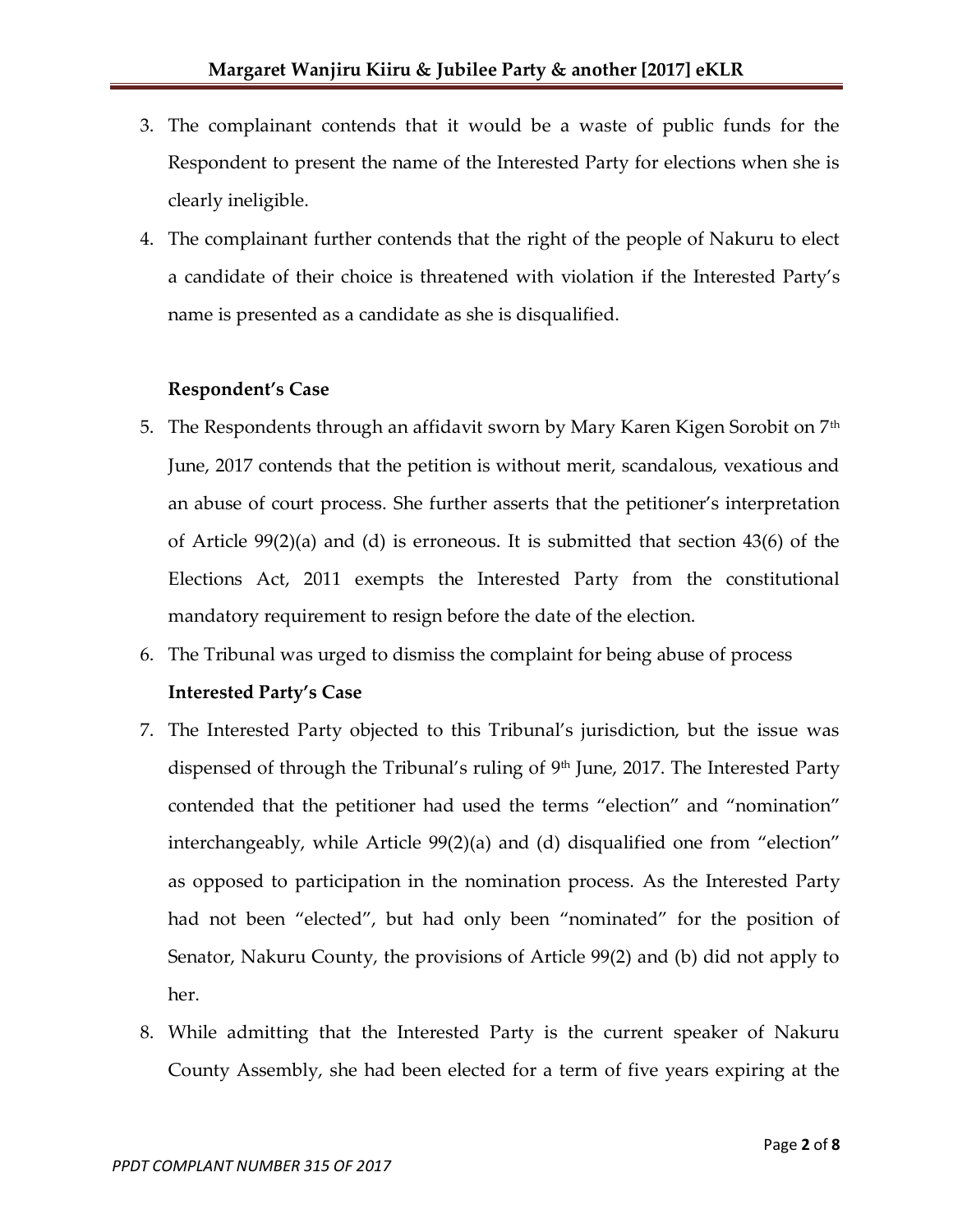end of the term of the assembly. Reference was made to Article 177(4) and 194(f) of the Constitution.

9. The Interested Party cited the two judge bench decision in *Andrew Kiplimo Sang v Independent Electoral and Boundaries Commission [2017] eKLR* that had addressed the issue of term of County Assembly members for the purposes of their remuneration for the unexpired portion of their term. Further reference was made to the decision of Njagi J in *Eric Cheruiyot v Independent Electoral and Boundaries Commission [2017] eKLR* where section 43(5) of the Elections Act, 2011 requiring resignation six months to the elections was *unjustifiable, irrational, unreasonable* and *oppressive.*

# **Analysis**

# **(a) Whether there is a cognizable dispute before the Tribunal**

- 10. Section 40 of the Political Parties Act, 2011 is in the following terms:
	- **40. Jurisdiction of Tribunal**
	- **(1) The Tribunal shall determine—**
	- **(a) disputes between the members of a political party;**
	- **(b) disputes between a member of a political party and a political party;**
	- **(c) disputes between political parties;**
	- **(d) disputes between an independent candidate and a political party;**
	- **(e) disputes between coalition partners; and**
	- **(f) appeals from decisions of the Registrar under this Act;**
	- **(fa) disputes arising out of party primaries.**
- 11. In the petition presented to this Tribunal, the Petitioner contends that the respondent has violated the law by presenting an unqualified person as its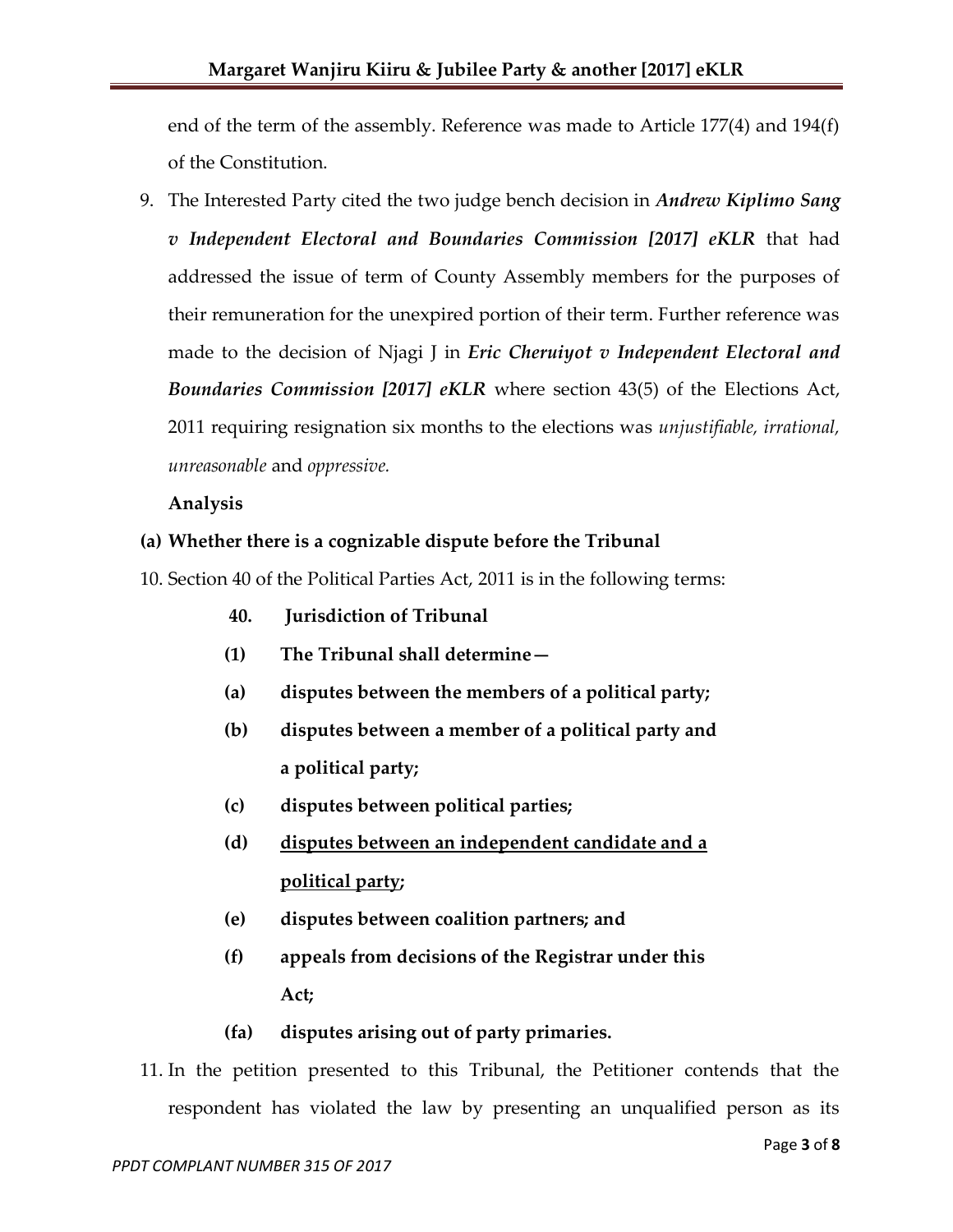candidate for the Nakuru Senatorial seat. On the other hand the Respondent and the Interested Party argue that this is not the case. There has arisen a situation in which a position asserted by one party is opposed by the other party. We hold that there is a cognizable dispute before us.

- 12. B A Garner's *Black's Law Dictionary* (1999) defines a "dispute" to mean "a conflict or controversy especially one that has given rise to a particular lawsuit". Similarly, in the *Mavrommatis Palestine Concessions Case (Greece v Britain)*  **1924 PCIJ (Ser. A) No 2 at 11***,* the Permanent Court of International Justice circumscribed the term "dispute" as denoting "a disagreement on a point of view of law or fact, a conflict of legal views or of interests between two persons".
- 13. In this regard, the petitioner's claim concerning the Respondent's conduct or omission in its presentation of an ineligible candidate for the Nakuru Senatorial position is positively opposed by the Respondent and the Interested Party. The petitioner's claim is not a mere assertion and there is more than mere conflict of the interests of the parties herein.
- 14. Accordingly, we are satisfied that there is a cognizable dispute between an independent candidate, the Petitioner, and a political party, Jubilee Party, relating to the Respondent's candidate for the Nakuru Senatorial position in the forthcoming elections. That dispute also touches on the Respondent's conduct of its party primaries for that position and therefore falls within this Tribunal's jurisdiction under section 40(1)(fa).

**(b)Whether the Respondent violated the law by presenting an ineligible candidate for its Nakuru Senatorial position**

15. Concerning the duty of this Tribunal to enforce the Constitution in matters within its jurisdiction, in *Complaint No 200 of 2017 Orange Democratic Movement Party v Jekconia Okungu Ogutu* where we held: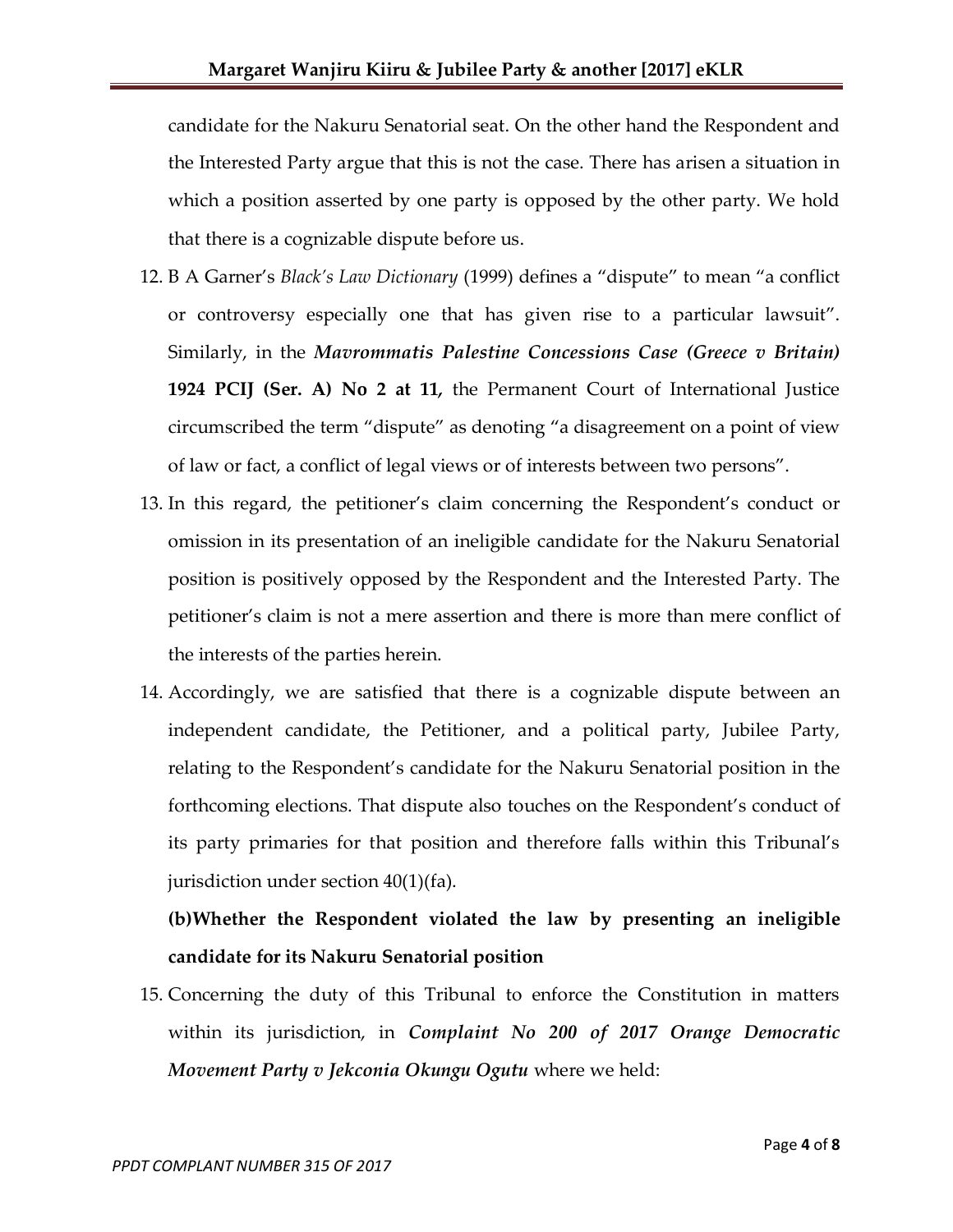**We note that this Tribunal is the first port of call for all political party disputes and that invariably all disputes brought before it are for the enforcement of Articles 38, 47 and 91 of the Constitution. It would be an empty exercise of jurisdiction for us to hold that we can sever disputes before us and determine all aspects of the dispute except denials, violations or infringements of, or threats to, rights or fundamental freedoms in the Bill of Rights. The 3rd Respondent did not tell us how a petitioner would surmount the doctrine of** *res judicata* **in having the severed or residual part of his dispute, relating to the enforcement of the Bill of Rights, heard by the High Court. We were not informed how such twin-pronged litigation of political party disputes would be financed by the Kenyan tax payers.** 

- 16. On appeal in *Cornel Rasanga Amoth v Jeckonia Okungu Ogutu & 6 others*  **Election Petition Appeal No 92 of 2017** Chacha Mwita J of the High Court confirmed this Tribunal's remit to apply the Constitution in so far as disputes before it are concerned.
- 17. Similarly, Odunga J in *Charles Otieno Opiyo v Orange Democratic Movement Party [2017] eKLR at para 38* held as follows:

**38. It may be argued that the existence of alternative remedies does not oust the jurisdiction of the Court under Article 165(3)(a) and that that jurisdiction cannot be restricted or limited. On that issue, it is important to note that under Article 165(2)(a) as read with Articles 162(2) and 165(5) of the Constitution the High Court has unlimited**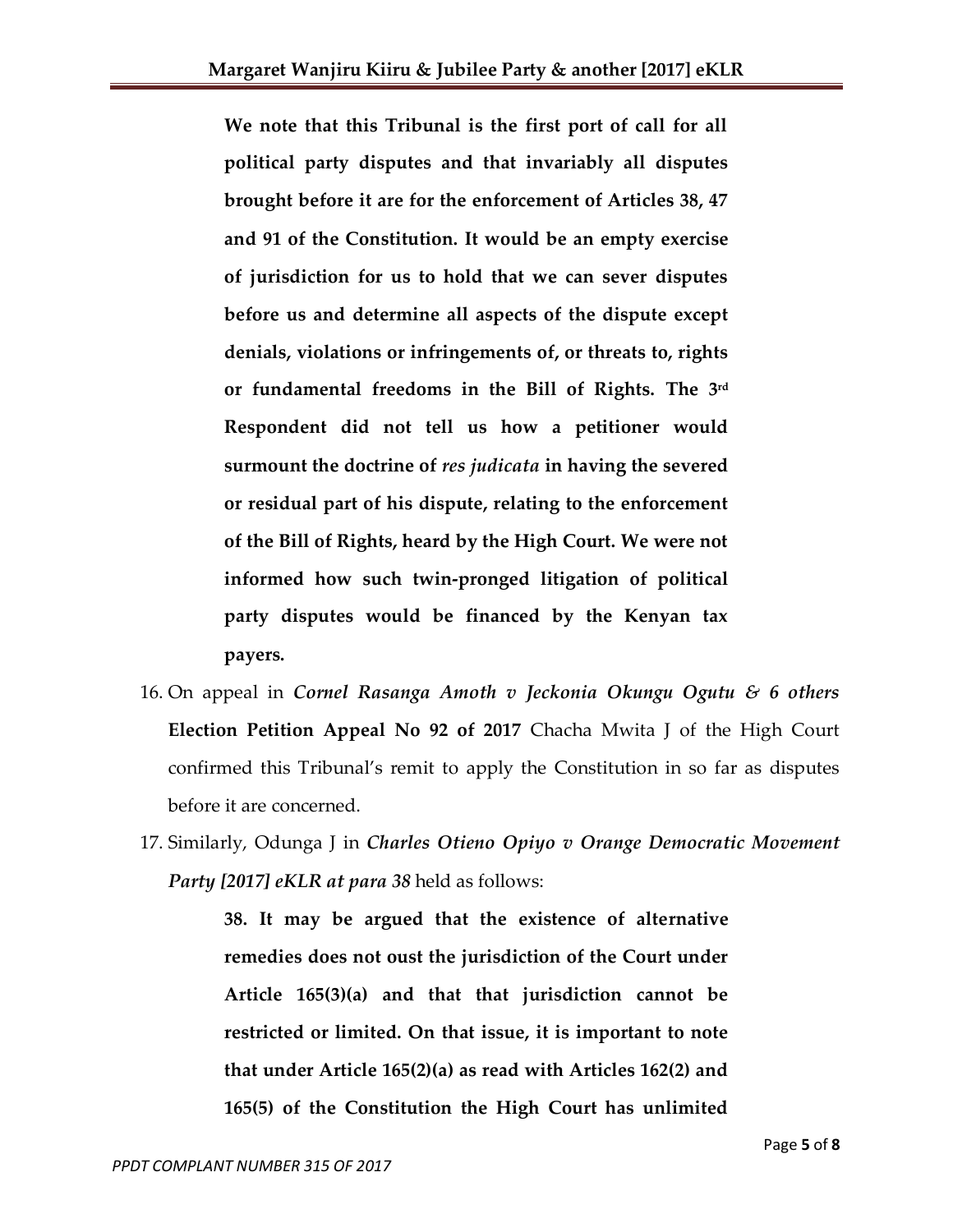**jurisdiction in Criminal and Civil matters save for matters reserved for the exclusive jurisdiction of the Supreme Court and matters relating to employment and labour relations and the environment and the use and occupation of, and title to, land. However, sovereign power under the Constitution is delegated to inter alia the Judiciary and independent tribunals. The Constitution therefore clearly recognizes the role of independent tribunals in dispute resolution scheme. Accordingly, where there is an alternative remedy provided by an Act of Parliament which remedy is effective and applicable to the dispute before the Court, the Court ought to ensure that that dispute is resolved in accordance with the relevant statute. Accordingly, I agree with the decision in Pasmore vs. Oswaldtwistle Urban District Council [1988] A C 887 that where an obligation is created by statute and a specific remedy is given by that statute, the persons seeking the remedy is deprived of any other means of enforcement.**

18. It is on record that as late as  $18<sup>th</sup>$  May, 2017 the Interested Party was still a member of the County Assembly of Nakuru and the speaker thereof. It is uncontroverted that she presided over the business of proposed amendments to the Nakuru County Urban Agricultural and Promotion Regulation Bill, 2015. This Tribunal is entitled to take judicial notice of the extract from the Hansard annexed to the petition. However, political parties had up to  $26<sup>th</sup>$  April, 2017 to conduct party primaries. The parties also had up to  $8<sup>th</sup>$  of May, 2017 to present the names of their candidates to the IEBC. The Respondent took the Interested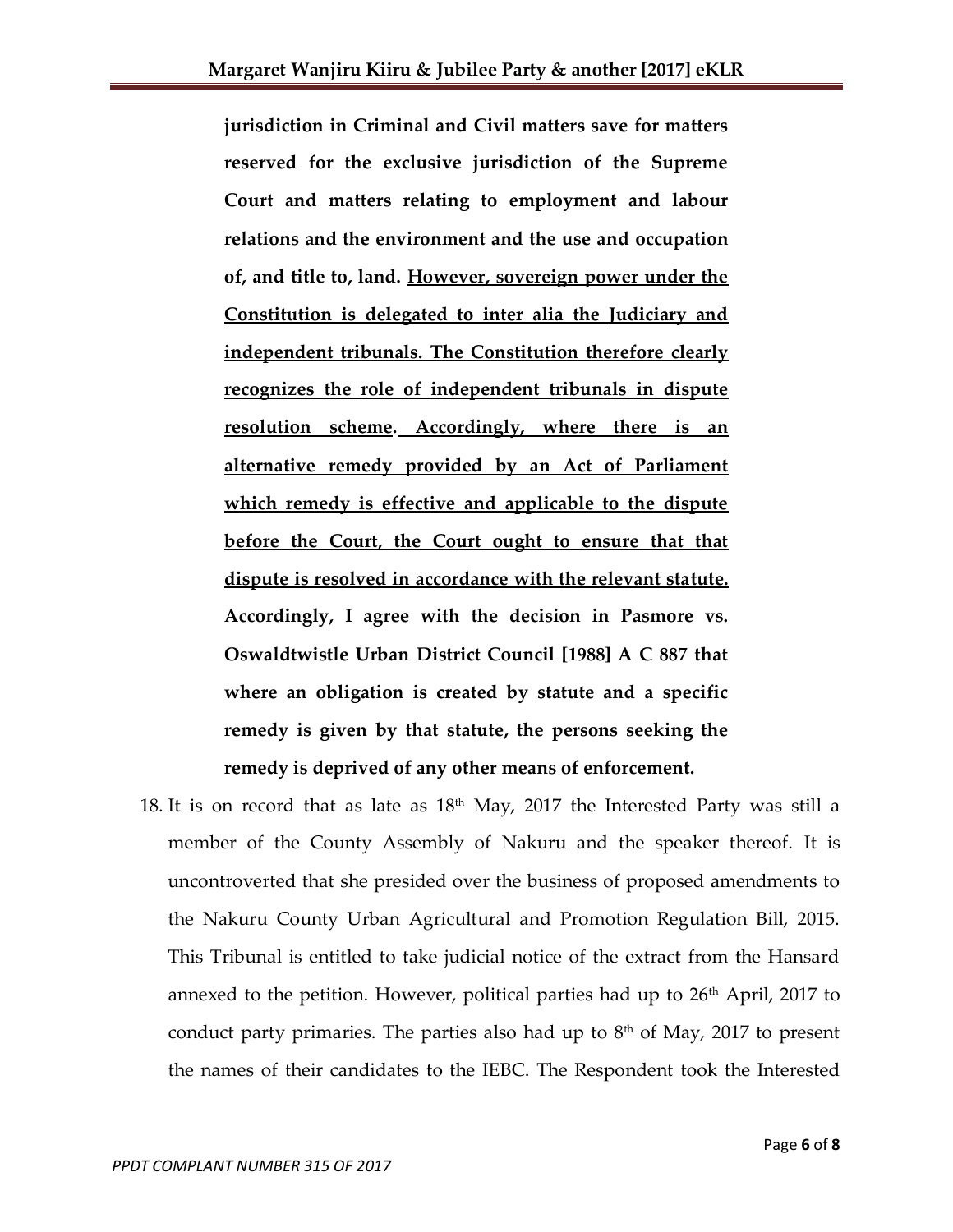Party through all these processes while she was ineligible under Article 99(2)(a) and (d) of the Constitution.

- 19. Under Article 177(1)(d) of the Constitution the County Assembly comprises among others the speaker who serves as an ex officio member. The Interested Party herein not only participated in party primaries, but was also presented as a candidate for the Nakuru Senatorial position while she was still a member of the Nakuru County Assembly and therefore ineligible for election.
- 20. We do not accept Prof. Ojienda's submission that the Interested Party would only be barred once she were elected. If we took that position to be correct, could it similarly be argued that a political party can present an undischarged bankrupt or a person of unsound mind? We note that Article 91 of the Constitution, which establishes political parties as agencies of the democratic process, requires political parties to abide by the principles of good governance and democracy. They must also promote the principles and objects of the Constitution including the national values and principles of governance**.** They must discharge that duty by presenting for election candidates who are duly qualified.
- 21. The decision of Njagi J in *Eric Cheruiyot v Independent Electoral and Boundaries Commission [2017] eKLR* where he held section 43(5) of the Elections Act, 2011 requiring resignation six months to the elections to be *unjustifiable, irrational, unreasonable* and *oppressive* has no application to the facts of this case. This dispute has been filed well into the electoral cycle commencing with the Independent Electoral and Boundaries Commission's publication of the Gazette Notice Number 26923 of 2017 published on 13<sup>th</sup> March, 2017.
- 22. We accordingly hold that the Respondent violated the law by presenting the Interested Party, an ineligible candidate, as its candidate for the Nakuru County Senatorial position. We however do not have sufficient material at this stage to issue an order injuncting the IEBC from processing the interested party's